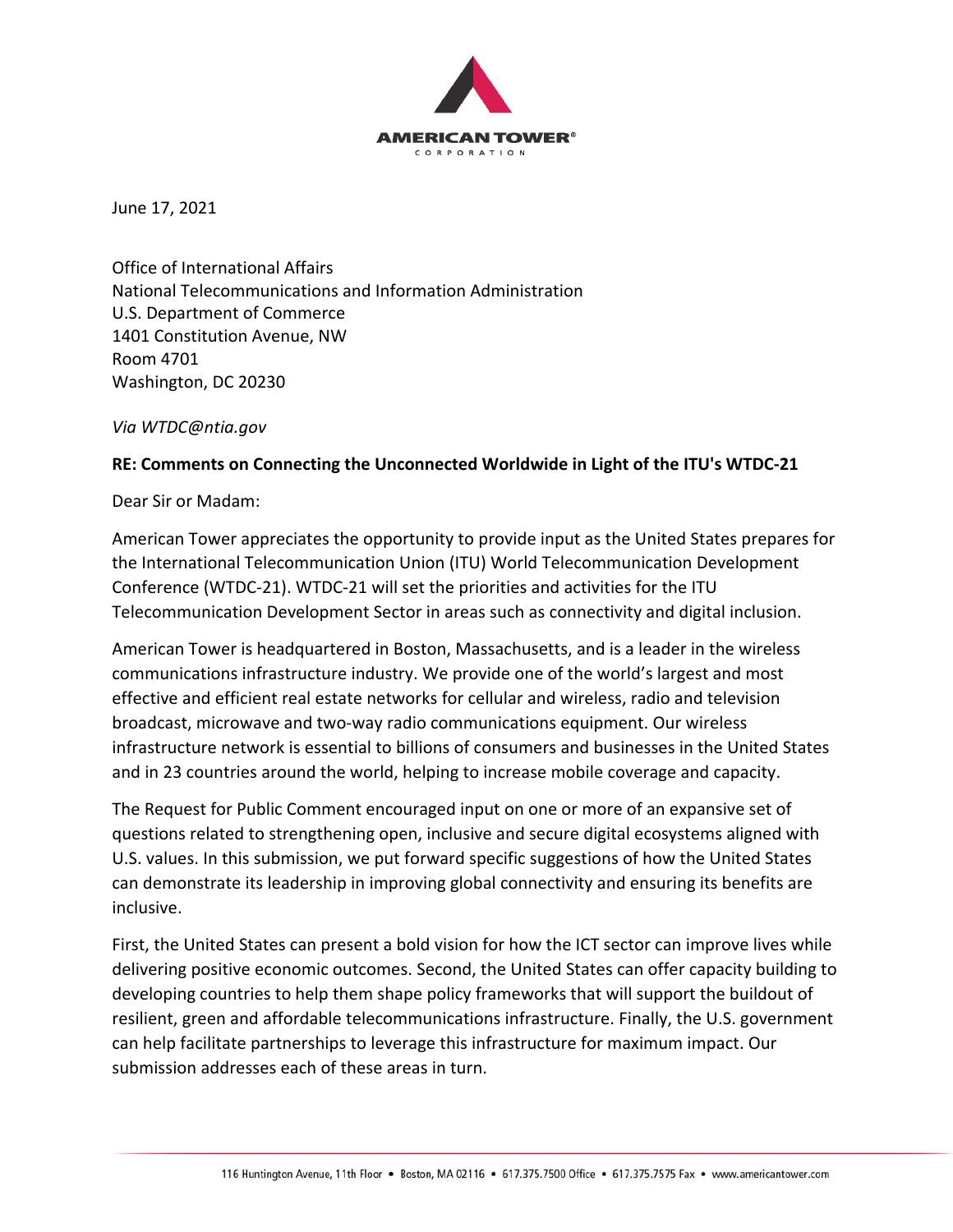

### **Bold Vision for the ICT Sector**

ICTs are the backbone of the digital economy, which holds enormous promise not only for advanced economies, but also for developing countries. Extending connectivity to rural and remote areas and increasing the resilience of urban networks directly impacts economic growth and social development, as aligned with the 2030 Sustainable Development Agenda. We also know that COVID‐19 has underscored the importance of a well‐performing telecommunication sector to facilitate telework, remote education and telehealth in a crisis environment and beyond.

A healthy ICT sector can provide the connectivity to support business needs, including large industrial centers and small factories, smart logistics and other use cases, and support entrepreneurship by allowing individual business owners to connect with the digital economy. Advancements in ICT can also reduce rural poverty through connecting remote areas, improving health and education services, and introducing smart agriculture. In addition, greater national telecommunications infrastructure coverage may drive higher levels of inbound foreign investment where investors require such coverage.

**A bold vision for the sector, however, must rest not only on the quantity of connectivity but also on its inclusive quality; not just on the building of telecommunications infrastructure, but how it is built.** 

We must strive, for example, to **promote the wider use of digital technologies across socio‐ economic, gender, racial and other divides** through policies and programs to upgrade digital skills and facilitate the formal recognition of skills acquired online or through vocational training.

The ITU has had a significant focus on tackling the digital gender divide. To help generate opportunities for women and girls to use ICTs to increase their employability and enhance access to education, health and financial services, the U.S. government should ensure that the Addis Ababa declaration at WTDC‐21 presents a compelling case for the value of addressing inequalities in digital connection due to gender and contains explicit reference to equipping girls with digital skills. This may require calls for stepped‐up collection of sex‐disaggregated data on digital access, greater investment in ongoing capacity‐building activities and wrap‐around government policies and strategic communications to tackle stereotypes about digital skills being for boys and men.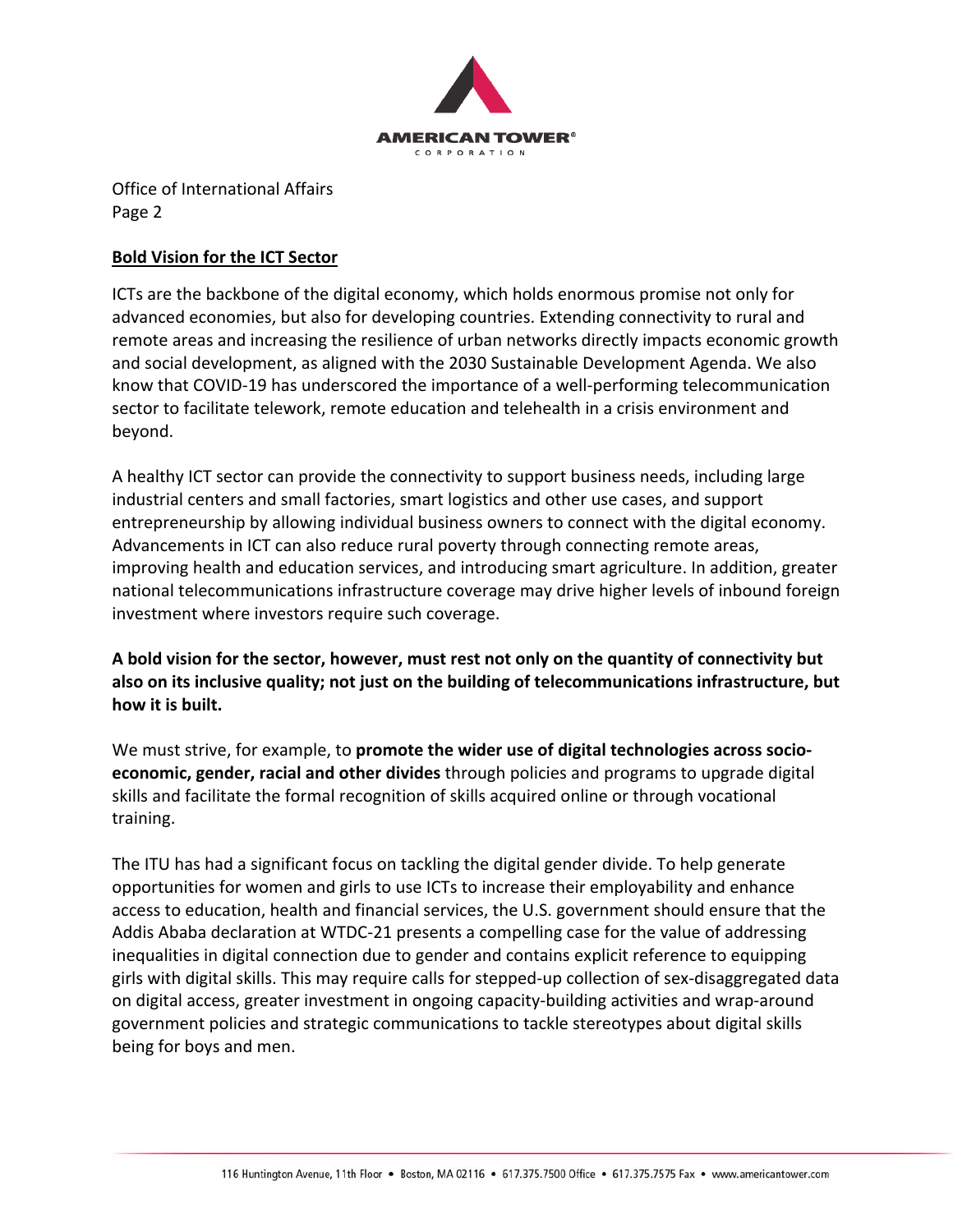

Similarly, the U.S. government should ensure that the Addis Ababa declaration shines a spotlight on **green, sustainable ICT investment and business models that deliver impact at lower cost and with a reduced environmental impact**. Tower sharing, also known as a neutral host model or collocation, reduces the time and cost to bring connectivity to rural areas, as

operators share infrastructure rather than invest the resources to build it themselves. Rural neutral host models are inherently green given the reduced footprint of shared infrastructure, rationalization of power supply and avoidance of overlapping buildouts. Hosting multiple tenants on a single macro tower is also more appealing to local communities than erecting multiple towers to host individual providers' antennas, and competition is preserved as operators may have different lease arrangements and coverage strategies.

Finally, we must focus on the **timeliness of infrastructure buildout,** as connectivity delayed is connectivity denied. As laid out further below, we need domestic regulatory processes and foreign investment review protocols that do not result in unnecessary delays in the deployment of much‐needed infrastructure.

# **Capacity Building on ICT Policy Frameworks that Support Development Interests**

As the United States considers its priorities in the run‐up to WTDC‐21, we recommend a focus on capacity building for countries developing their domestic telecommunications infrastructure policies. With its transparent regulatory framework and tradition of robust stakeholder input, the United States has an opportunity to model best practices before developing countries that have yet to develop the policy framework to govern their telecommunications sectors.

American Tower has had a positive experience with capacity‐building programs with India in recent years. We partnered with the US ‐India CEO Forum, Business Council for International Understanding (BCIU) and Confederation of Indian Industries (CII) to twice host government‐to‐ government best practices workshops in multiple cities to support the Indian Department of Telecom in the shaping of its infrastructure siting guidelines. The Federal Communications Commission and NTIA's participation in these Forums, along with the U.S. Embassy's leadership, were critical components to the meaningful outcomes.

Although not a comprehensive list, the following are areas where developing country officials may benefit from education and capacity‐building efforts to foster a healthy telecommunication sector that can deliver inclusive benefits.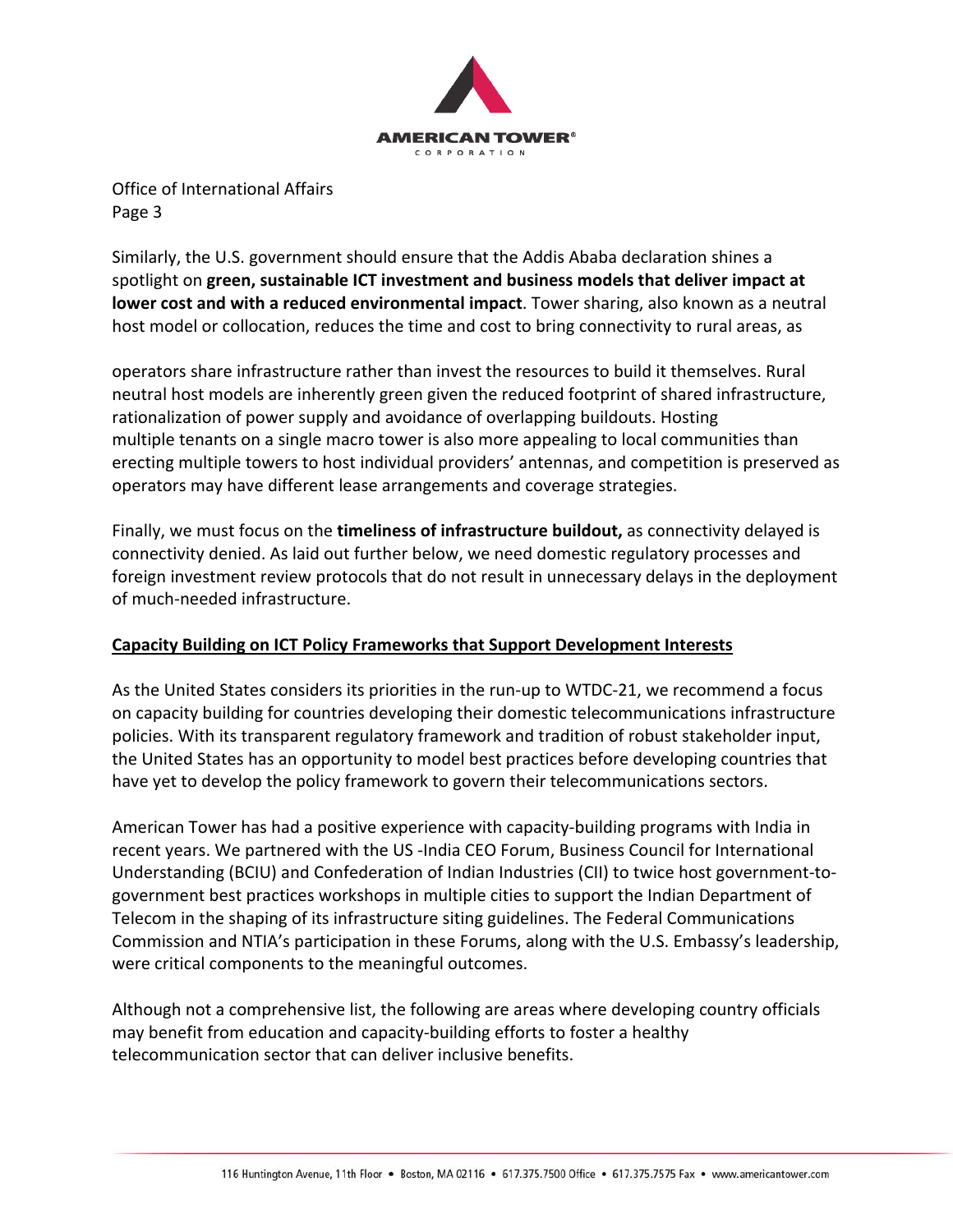

Tower Infrastructure Sharing: Companies like American Tower lease space on their towers to multiple mobile network operators ("MNOs"), who place their equipment on the towers to serve their own customers. Network development costs represent a large portion of MNOs' capital investments. Utilizing third‐party infrastructure rather than constructing towers facilitates cost- and technology-efficient network deployments while allowing operators to focus more on the continued growth and evolution of their networks. This shared infrastructure model enables MNOs to deploy networks faster across more geographies, enhances network coverage and capacity and promotes reduced environmental impacts given infrastructure is being shared by multiple parties. Without comprehensive policies with clearly established

directives encouraging the shared use of communications infrastructure, specifically that of neutral‐host independent providers, countries may resort to suboptimal network deployment strategies. In turn, this may limit the socio‐economic benefits the sector can deliver while also unnecessarily increasing its environmental impact.



Regulatory Frameworks to Facilitate Infrastructure Deployment: A thriving telecommunications infrastructure sector relies on a policy framework developed through open processes and robust stakeholder input. Regulatory systems can either act as barriers to or facilitators of successful infrastructure deployment.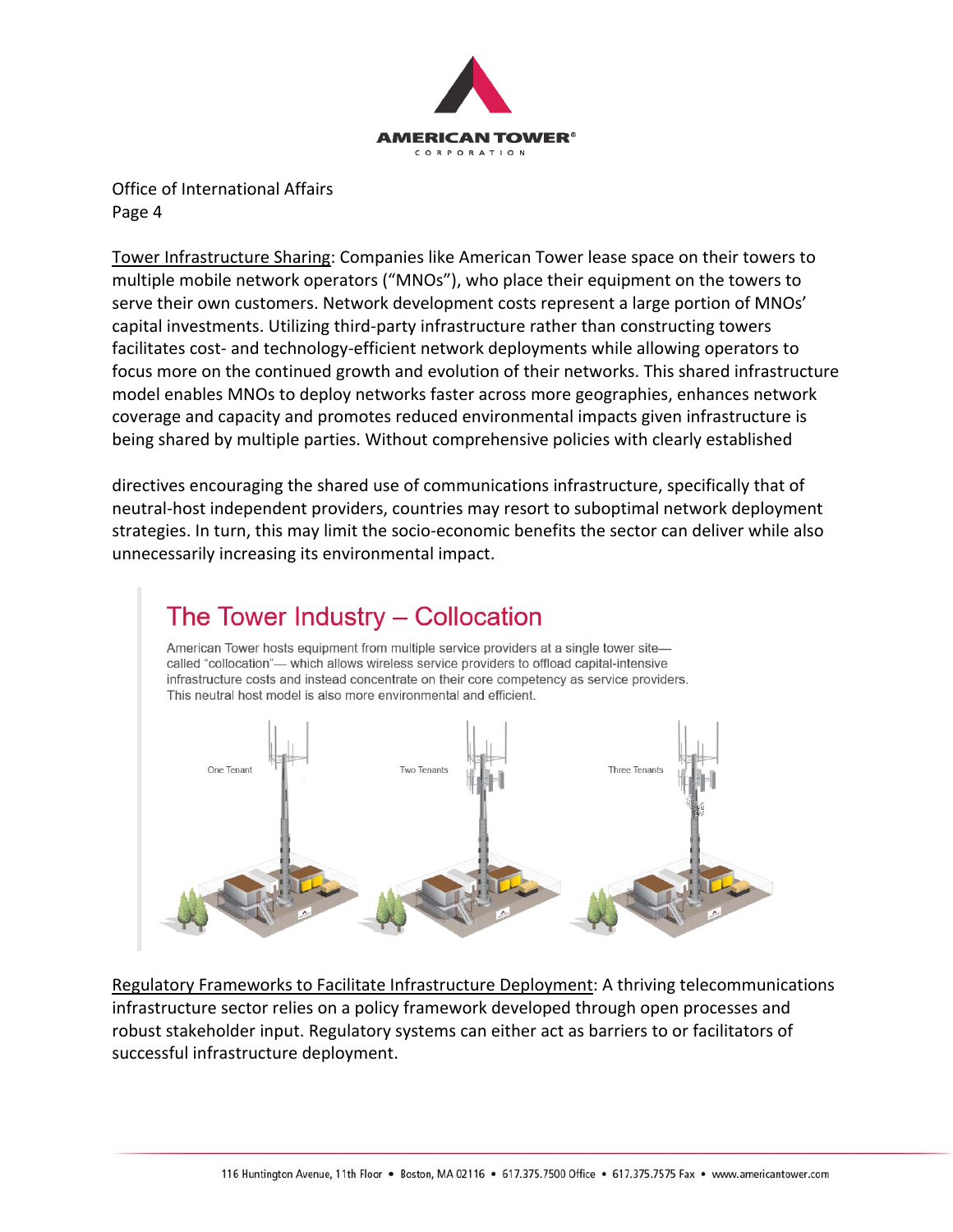

To accelerate deployment, policies should support streamlined processes and coordination of permitting policies among regional, municipal and community authorities. Multiple authorities involved at different levels of government can act as barriers for new communication infrastructure rollout, while a central authority or "**one‐stop‐shop**" to manage all planning and construction‐related activities would reduce delays. The neutral host model helps support new build efficiencies as tower companies must negotiate access only once.

In its report, *Enhancing Economic Performance and Well‐Being in Chile: Policy Actions for a More Dynamic Telecommunication Sector,* the OECD offers recommended practices for telecom sector regulation, which can help inform U.S. government capacity-building efforts in these areas. Among its recommendations are to:

- Establish an independent, arms‐length economic and technical regulator for the telecommunication sector;
- Eliminate high fees for cellular site infrastructure deployment to facilitate market entry;
- Create mechanisms through which operators can file appeals against decisions by municipal authorities regarding infrastructure deployment permits or where they can identify infrastructure deployment barriers; and
- Oblige municipal authorities to share land registry information regarding preferential zones for infrastructure deployment with national authorities and create national inventories of state assets that can be used for communication infrastructure deployment.

We applaud the ITU for the organization of the Global Symposium for Regulators (GSR), including the Industry Advisory Group on Development Issues (IAGDI) to assist in coordinating development priorities and addressing regulatory barriers. We also see value in continuing the ITU's Global Network Resiliency Platform (#REG4COVID), where ICT regulators and policymakers from all regions of the world may share best practices and lessons learned to strengthen network resiliency. Finally, we appreciate the Global Symposium for Regulators (GSR) 2020 Best Practice Guidelines: The gold standard for digital regulation, which supports best practices such as integrating sustainability into regulatory frameworks, open and transparent regulatory processes, and evidence‐based approaches.

Universal Service Fund Management: Universal Service Fund (USF) management is a core area where developing country officials may benefit from capacity-building efforts. USFs are designed to fund projects to expand coverage and access in underserved areas.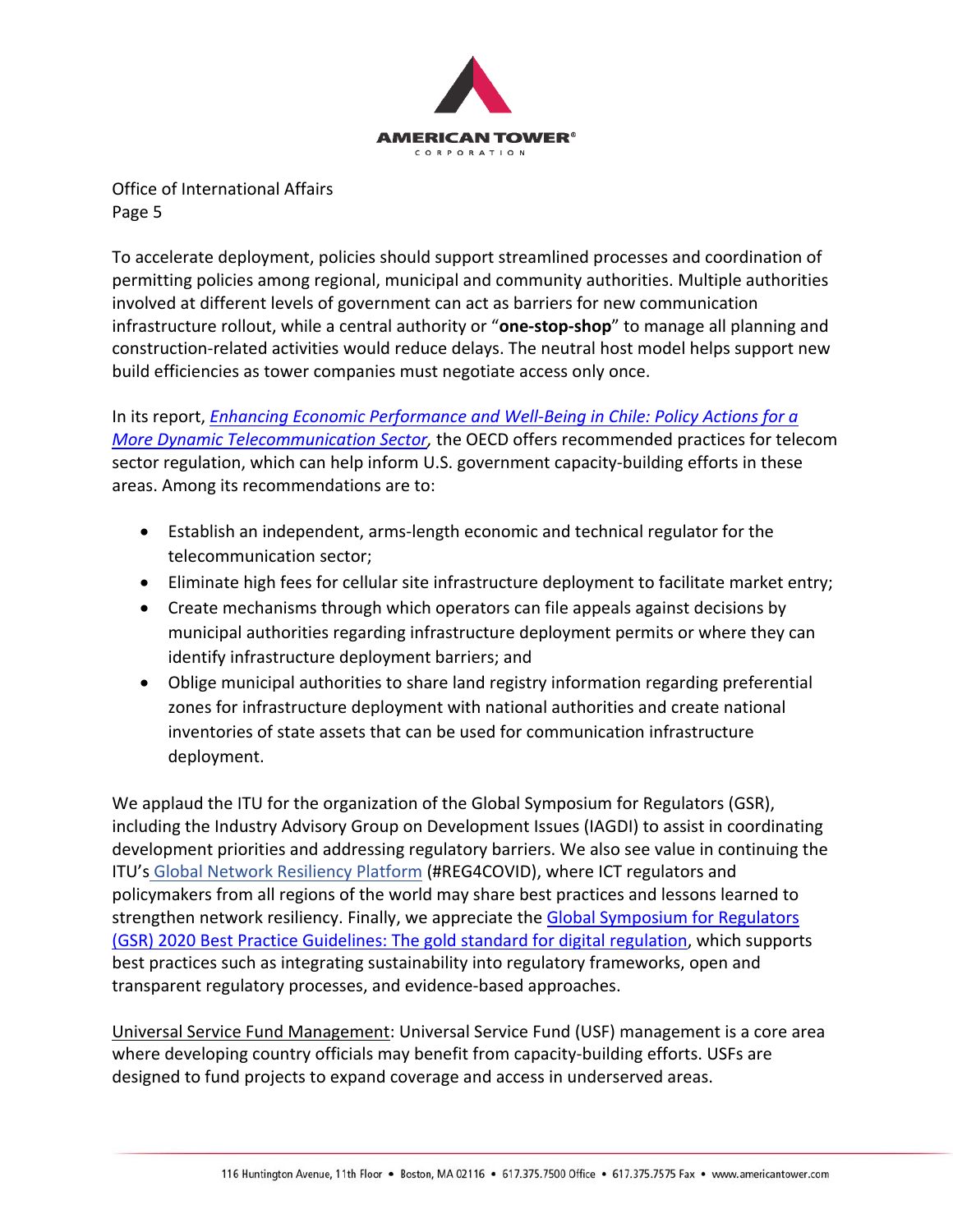

In Kenya, for example, the Kenyan Communication Authority (CA) and USF have held tenders through which they award bidding infrastructure providers subsidies to support the rollout of passive infrastructure. Earlier this year, CA awarded contracts to five companies, including American Tower, to roll out mobile network infrastructure in unserved and underserved parts of the country. The example provides a useful reminder that people living in rural areas in the developing world generally have less access to fixed broadband and rely predominantly on mobile to access the Internet. Wireless mobile networks are a less expensive, more efficient way to address the coverage and access divide.

Developing country officials may benefit from a better understanding of such opportunities to mobilize funds to expand connectivity, and from guidance on how to design the legal and regulatory framework for USFs so they are transparent, flexible and technologically neutral. The United States should work to ensure that the Addis Ababa declaration contains explicit reference to the need to increase USF efficiencies and mobilize available funds to support the deployment of telecom infrastructure.

Removal of Foreign Investment Barriers: Some developing countries maintain foreign ownership restrictions on telecommunications infrastructure and service providers. Relaxation or elimination of such restrictions, as we have recently seen in Indonesia, for example, allows U.S. investors to raise their equity stake or make an initial entry into a market, helping to meet a developing economy's growing digital infrastructure needs. Processes for foreign investment reviews and approvals should be efficient, transparent, and include clear timelines.

As it advocates for such market opening measures, the U.S. government should also ensure that commercial and economic officers at U.S. Embassies and consulates around the world play an enhanced role in facilitating dialogue between U.S. investors and host country officials ahead of market entry.

# **Facilitating Partnerships that Leverage Infrastructure for Impact**

American Tower's Digital Communities program demonstrates how we bring to life our commitment to enabling mobile connectivity around the world. Below we share some observations from our program experience that may offer suggestions for U.S. government activities over the coming period.

The Digital Communities program recognizes that the reach of connectivity remains limited in many countries due to cost, scalability, power outages and educational barriers. To help overcome these limitations, we use the uninterrupted power supply and broadband connection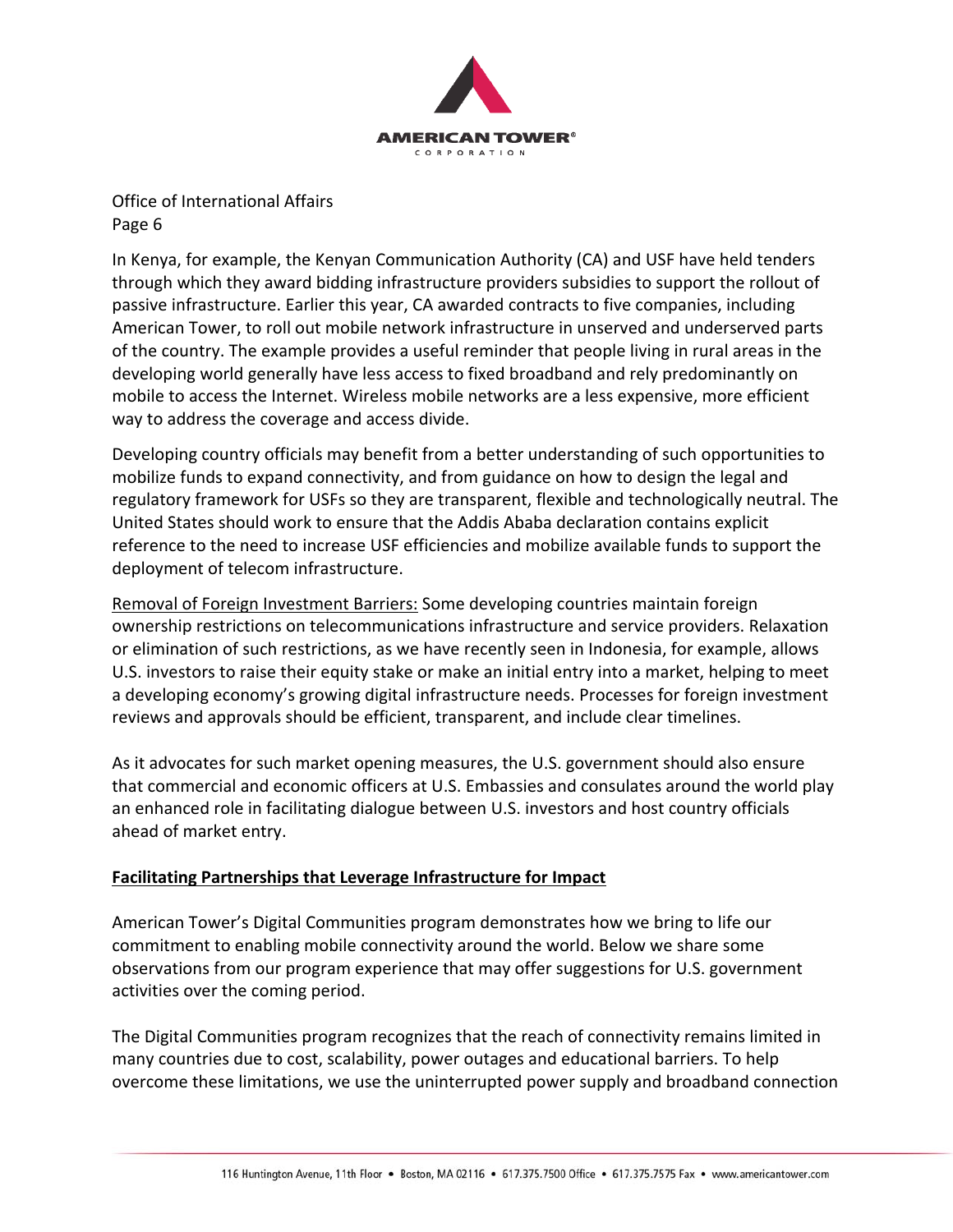

from our nearby tower sites and other innovative technologies to provide local communities with free ICT education and training to help create digitally empowered societies.

Since the inception of the program, which is now operating on three continents, over 128,000 students have enrolled in our learning centers and over 116,000 have received digital skills certifications. These certifications enhance employability and entrepreneurship opportunities, and better position individuals to access information, e‐government services and other online resources. We are proud that the program was recently awarded the United Nations World Summit on the Information Society Prize 2021 in the "International and Regional Cooperation" category for innovative use of ICTs to advance sustainable development.

American Tower has committed to grow the Digital Communities program from 280 sites today to 2,000 sites over the next five years. Working together with like-minded partners across multiple sectors, we hope to introduce a range of digitally enabled services, allowing users to expand their horizons through technology. We would like to see industry achieve thousands of such communities in the near future.

Below we outline select learnings from our work building Digital Communities, including thoughts on the role the U.S. government could play in catalyzing these and similar efforts.

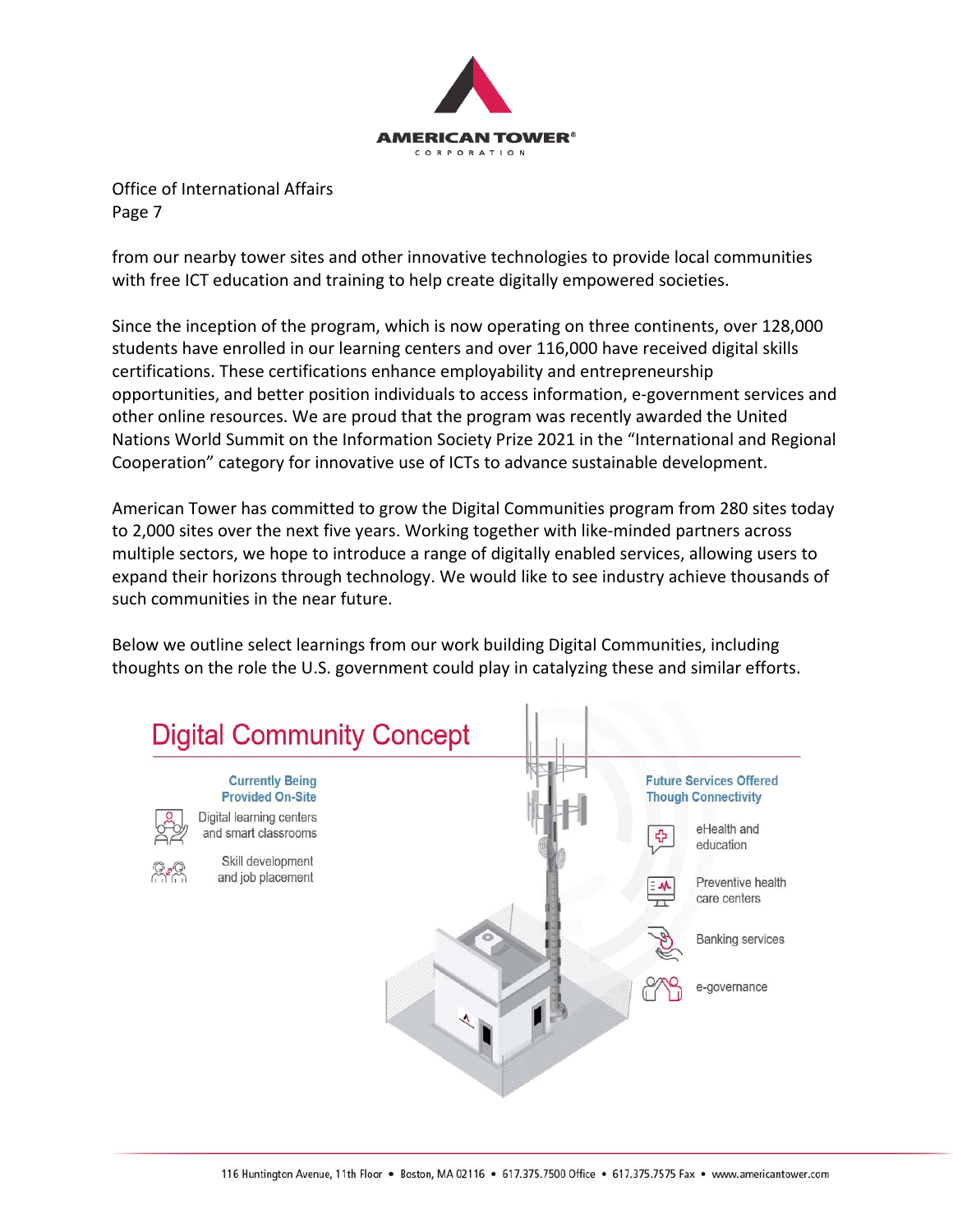

#### *Digital Communities Program Learnings and Recommendations for the U.S. Government:*

- Importance of Partnerships: Building digital ecosystems involves partnerships with wireless carriers, technology partners and nonprofits to bring transformational connectivity opportunities like education and healthcare to communities in need. In Nigeria, for example, where we have 64 Digital Communities across 25 states, we deliver digital training and education together with partners such as IBM, the Lagos State Employment Trust Fund and Ondo State Ministry of Science and Technology.
	- o The U.S. Government could play a convening role in priority countries to bring together public and private actors at the sub‐federal level and facilitate relationship‐ and partnership‐building activities specifically focused on digital ecosystems.
- Templates for Cross‐Sectoral Approaches: Partnerships to deliver a wide array of Internet-enabled services, such as e-health, e-government and e-banking, involve conversations among leaders from varied sectors who might not normally interact with each other. Even in scenarios where the partners share a common end goal, agreeing on what is needed can consume time and delay action.
	- o The U.S. Government could play a helpful role by mapping out the value chains for delivery of core services.
	- o Which sector players must come together and what barriers must they address to deliver e‐health in a rural community? What are the ingredients of an effective e‐banking platform for an underserved community that relies on Internet access? What combination of resources must be assembled to deliver e‐ learning that meets the needs of a remote community?
	- o By creating templates for successful digital ecosystems, the U.S. Government could help define needs up front, show what is possible and allow potential partners to more quickly advance to discussions of who is best placed to address which needs.